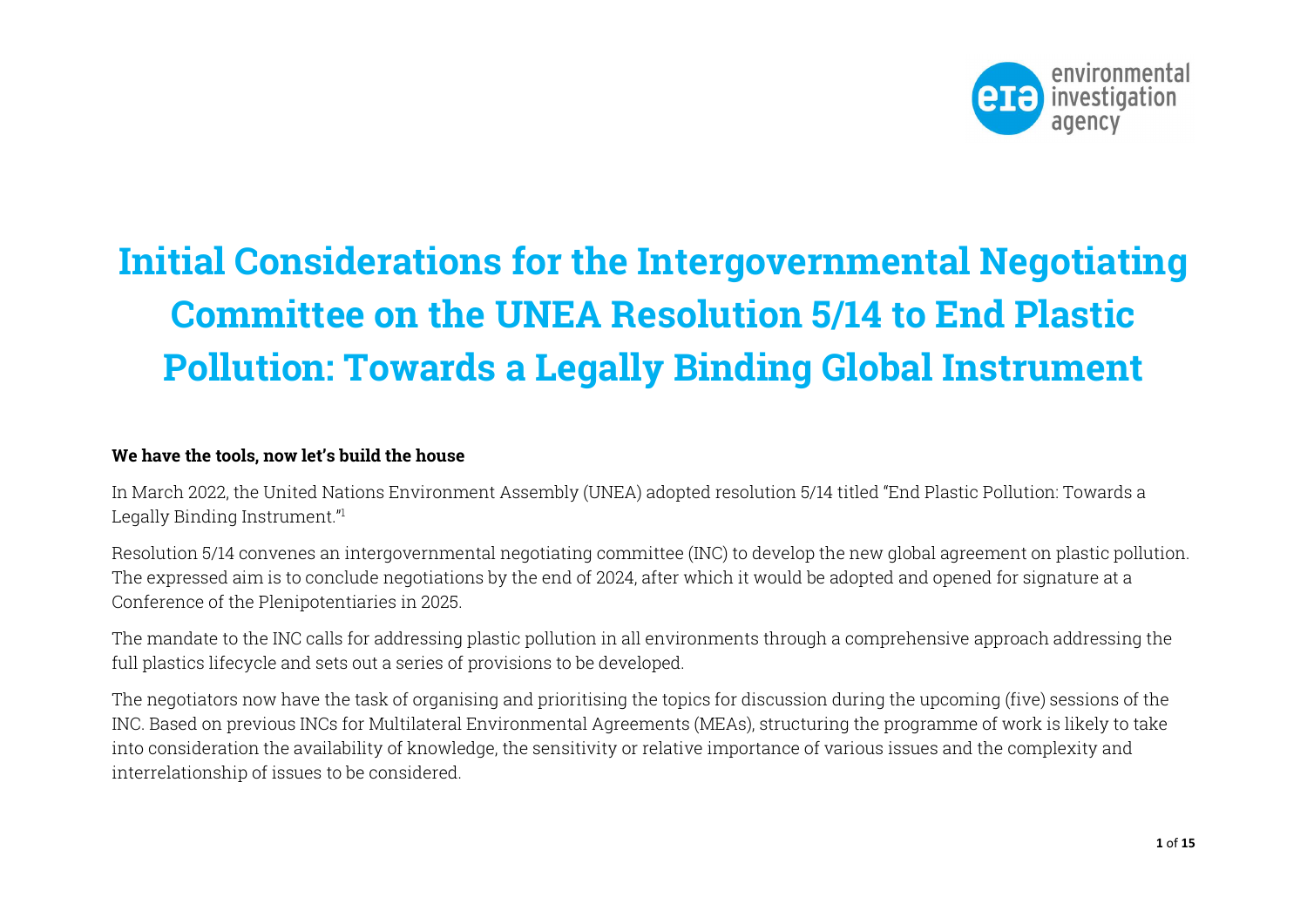

When considering the approach to negotiations it will be important to understand which topics may need be visited multiple times during negotiations and those which can be addressed easily. Furthermore, some topics may require dedicated research or working groups to be established to progress the drafting of the relevant text intersessionally.

Outlining the programme of work will be a key task of the Open-Ended Working Group (OEWG) which will meet in Dakar from 29 May to 1 June, in addition to considering rules of procedure for the negotiations and electing bureau members, as well as potentially agreeing dates and locations for the future INC meetings.

In this briefing we provide a first look – our initial considerations – of the various elements in two of the key operative paragraphs in the mandate (OP3 and OP4) in Resolution 5/14 in order to support the deliberations during the OEWG.

| <b>OPERATIVE PARAGRAPH 3</b>              |                                                                                         |
|-------------------------------------------|-----------------------------------------------------------------------------------------|
| 3. Decides that the intergovernmental     | • Scope. OP3 chapeau sets out the scope of the instrument: "plastic pollution,          |
| negotiating committee is to develop an    | including in the marine environment  based on a comprehensive approach that             |
| international legally binding instrument  | addresses the full lifecycle of plastic."                                               |
| on plastic pollution, including in the    | • Full lifecycle. Negotiators will need to define "full lifecycle of plastic" and break |
| marine environment, henceforth referred   | down its stages, which as a material consists of: (i) production and consumption        |
| to as the instrument, which could include | (upstream); (ii) product design and use (midstream); (iii) waste prevention and         |
| both binding and voluntary approaches,    | management (downstream); (iv) plastic in the environment (leakage). An                  |
| based on a comprehensive approach that    | additional stage for consideration is $(v)$ pre-production (raw materials), namely oil  |
| addresses the full lifecycle of plastic,  | and gas extraction and processing followed by petrochemical production, which           |
| taking into account among other things,   | comprises 90% of the climate emissions associated with plastics. <sup>2</sup>           |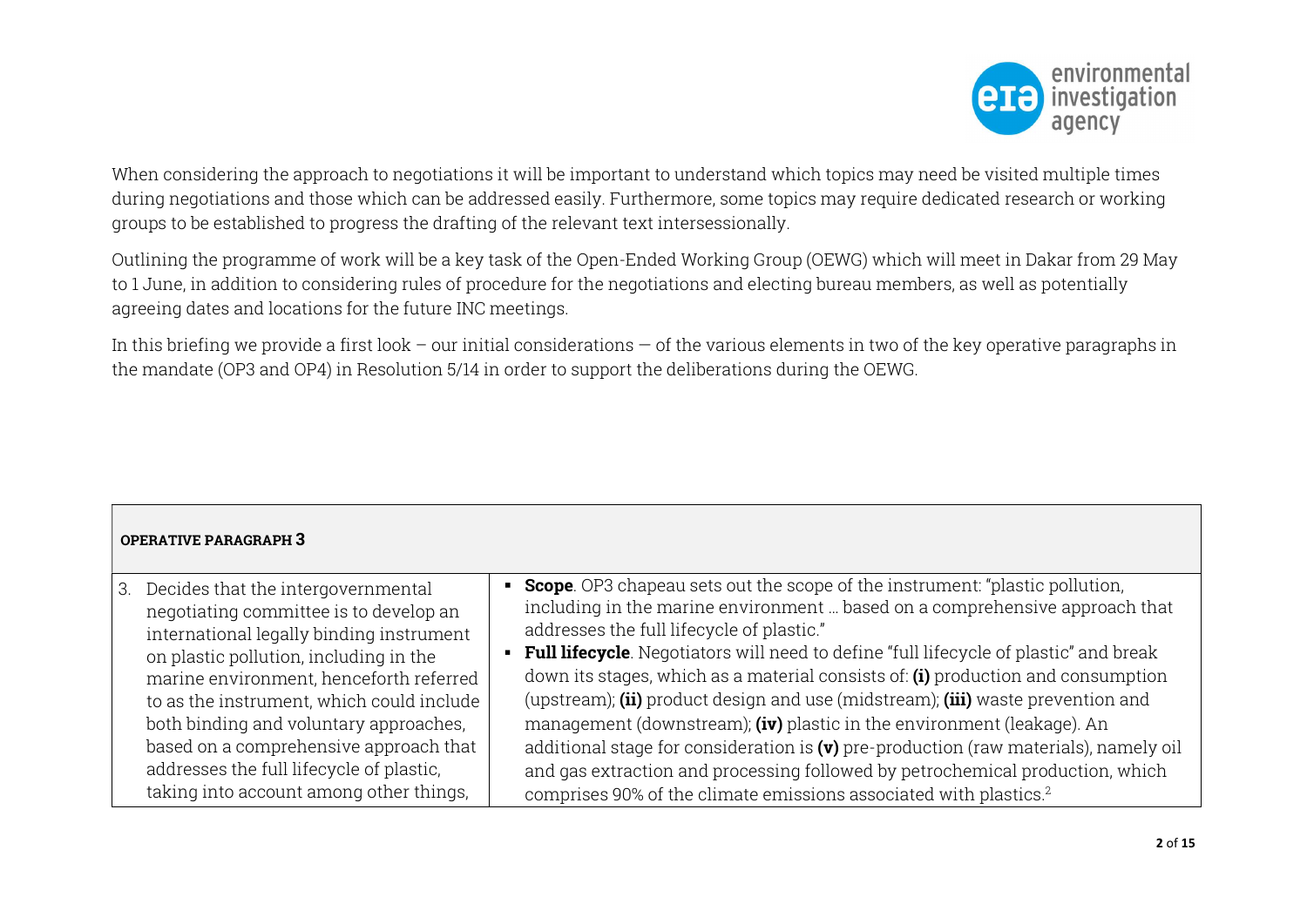

| the principles of the Rio Declaration on<br>Environment and Development, as well<br>as national circumstances and<br>capabilities, including provisions: | Binding vs voluntary. Negotiators will need to consider which measures should be<br>$\blacksquare$<br>binding at the global level, which should be voluntary and which should be a<br>combination of the two. Although there is no one-size-fits-all approach given the<br>diversity of countries and their relationship with plastics, voluntary approaches<br>represent the status quo, meaning negotiators should have a bias toward binding<br>measures where appropriate.<br>National circumstances and capabilities. Some measures will require tailoring to<br>$\blacksquare$<br>accommodate national circumstances and capabilities, particularly those further                                                                                                                                                                                                                                                                                  |
|----------------------------------------------------------------------------------------------------------------------------------------------------------|----------------------------------------------------------------------------------------------------------------------------------------------------------------------------------------------------------------------------------------------------------------------------------------------------------------------------------------------------------------------------------------------------------------------------------------------------------------------------------------------------------------------------------------------------------------------------------------------------------------------------------------------------------------------------------------------------------------------------------------------------------------------------------------------------------------------------------------------------------------------------------------------------------------------------------------------------------|
|                                                                                                                                                          | downstream related to waste prevention and management.                                                                                                                                                                                                                                                                                                                                                                                                                                                                                                                                                                                                                                                                                                                                                                                                                                                                                                   |
| (a) To specify the objectives of the<br>instrument;                                                                                                      | <b>Objectives</b> . At the outset, negotiators must specify the objectives (in the plural) of<br>$\blacksquare$<br>the new instrument. For example: to eliminate plastic pollution in all<br>environments, and to achieve a circular economy for plastics protective of human<br>health.<br><b>Objectives in other conventions:</b><br>$\blacksquare$<br>- <b>Minamata Convention</b> : "to protect the human health and the environment from<br>anthropogenic emissions and releases of mercury and mercury compounds."<br>- Vienna Convention/Montreal Protocol: "to preserve human health, and to protect<br>the environment from any harmful effects of the depletion of the ozone layer."<br>- <b>SAICM</b> : "achievement of the sound management of chemicals throughout their<br>life cycle so that by the year 2020, chemicals are produced and used in ways that<br>minimize significant adverse impacts on the environment and human health." |
| (b) To promote sustainable production                                                                                                                    | <b>Lifecycle stages</b> . OP3(b) sets out the need for provisions on each of three main<br>$\blacksquare$                                                                                                                                                                                                                                                                                                                                                                                                                                                                                                                                                                                                                                                                                                                                                                                                                                                |
| and consumption of plastics,                                                                                                                             | stages of lifecycle of plastic once it becomes a material.                                                                                                                                                                                                                                                                                                                                                                                                                                                                                                                                                                                                                                                                                                                                                                                                                                                                                               |
| including, among others, product                                                                                                                         | Sustainable production and consumption of plastics. Negotiators must consider<br>$\blacksquare$                                                                                                                                                                                                                                                                                                                                                                                                                                                                                                                                                                                                                                                                                                                                                                                                                                                          |
| design and environmentally sound                                                                                                                         | what is "sustainable" production and consumption of plastics and how that relates                                                                                                                                                                                                                                                                                                                                                                                                                                                                                                                                                                                                                                                                                                                                                                                                                                                                        |
| waste management, including                                                                                                                              | to current and future levels. At a minimum, this will require reporting on virgin                                                                                                                                                                                                                                                                                                                                                                                                                                                                                                                                                                                                                                                                                                                                                                                                                                                                        |
| through resource efficiency and                                                                                                                          | plastic production and consumption to establish baselines and measure progress                                                                                                                                                                                                                                                                                                                                                                                                                                                                                                                                                                                                                                                                                                                                                                                                                                                                           |
| circular economy approaches;                                                                                                                             | toward sustainability. It should also include a mechanism for controlling                                                                                                                                                                                                                                                                                                                                                                                                                                                                                                                                                                                                                                                                                                                                                                                                                                                                                |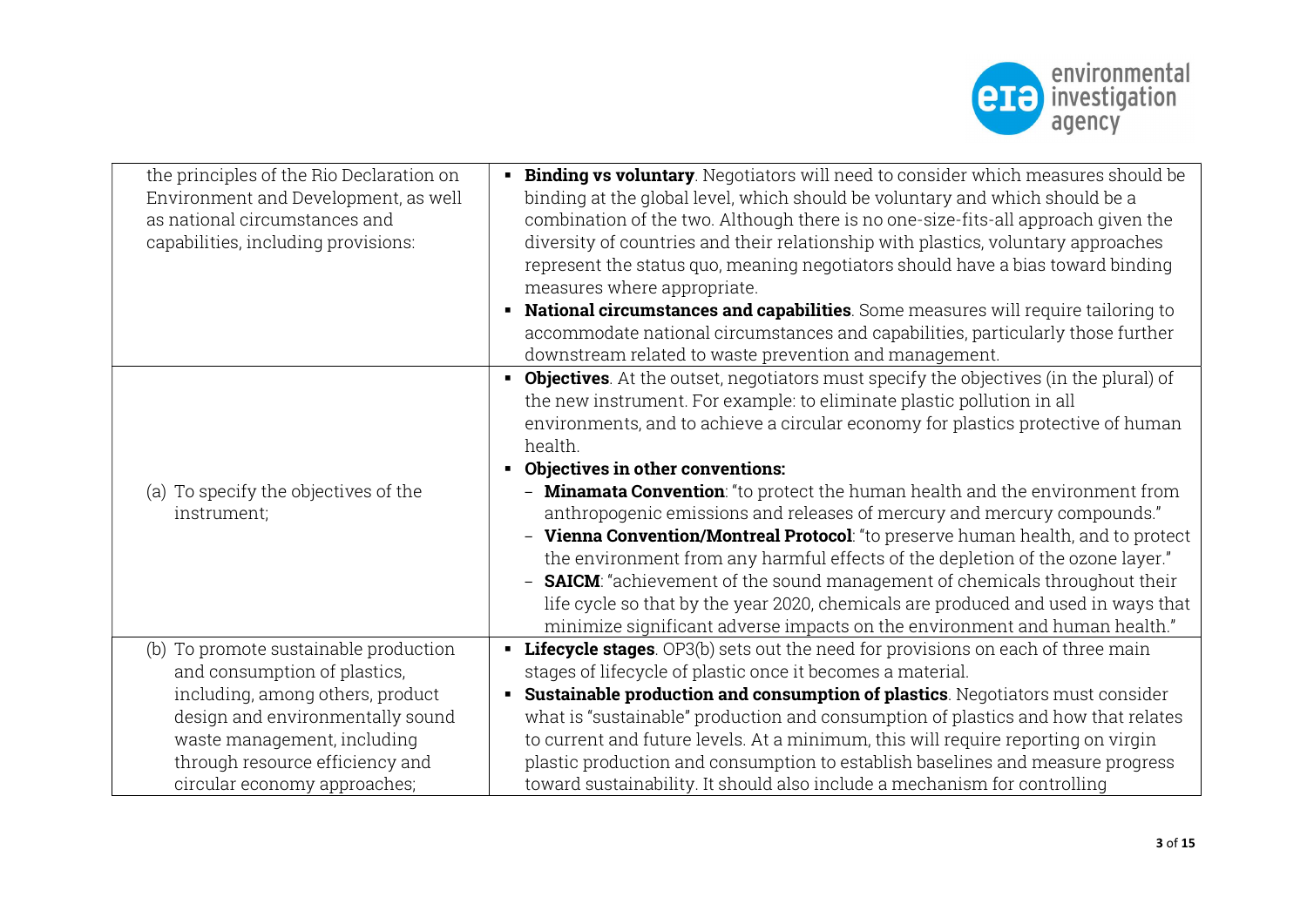

| polymers-now or in the future-that can be undertaken without amendment,                  |
|------------------------------------------------------------------------------------------|
| similar to the approach taken in the Montreal Protocol.                                  |
| <b>Essential element</b> . EIA published a briefing note on controlling virgin plastic   |
| production and consumption under the new instrument (available here).                    |
| <b>Product design</b> . Negotiators must consider how to promote product design and use, |
| which in addition to the "how" (through industry standards or decisions on eco-          |
| design) should also consist of early consideration of the "what" (such as polymer        |
| and additive restrictions, recycled content targets, common criteria for                 |
| unnecessary, avoidable and problematic plastics and reuse and refill                     |
| requirements). It will be essential to establish early on what the parameters for the    |
| discussion on product design and use will be and how best to address the issue of        |
| transparency and elimination of toxic additives in plastics which undermine a safe       |
| circular economy for plastics.                                                           |
| <b>Waste management</b> . Negotiators must consider the role of the agreement in         |
| addressing environmentally sound waste management (ESM) and how this work                |
| will align with efforts already underway under the Basel Convention, which has           |
| attempted (rather imperfectly) to describe it but not within the context of resource     |
| efficiency and circular economy approaches. For example, it will be essential to         |
| differentiate between mechanical and so-called chemical (or advanced) recycling          |
| in the context of the discussion on circularity and resource efficiency. Chemical        |
| recycling is a term that has been used to describe multiple technologies that            |
| thermally or chemically destroy plastic at very high heats, such as pyrolysis and        |
| gasification, with little resemblance to mechanical recycling and much greater           |
| environmental and climate impacts. Negotiators will also need to consider when           |
| incineration, waste-to-energy and other end-of-life treatments fall out of the scope     |
| of "environmentally sound."                                                              |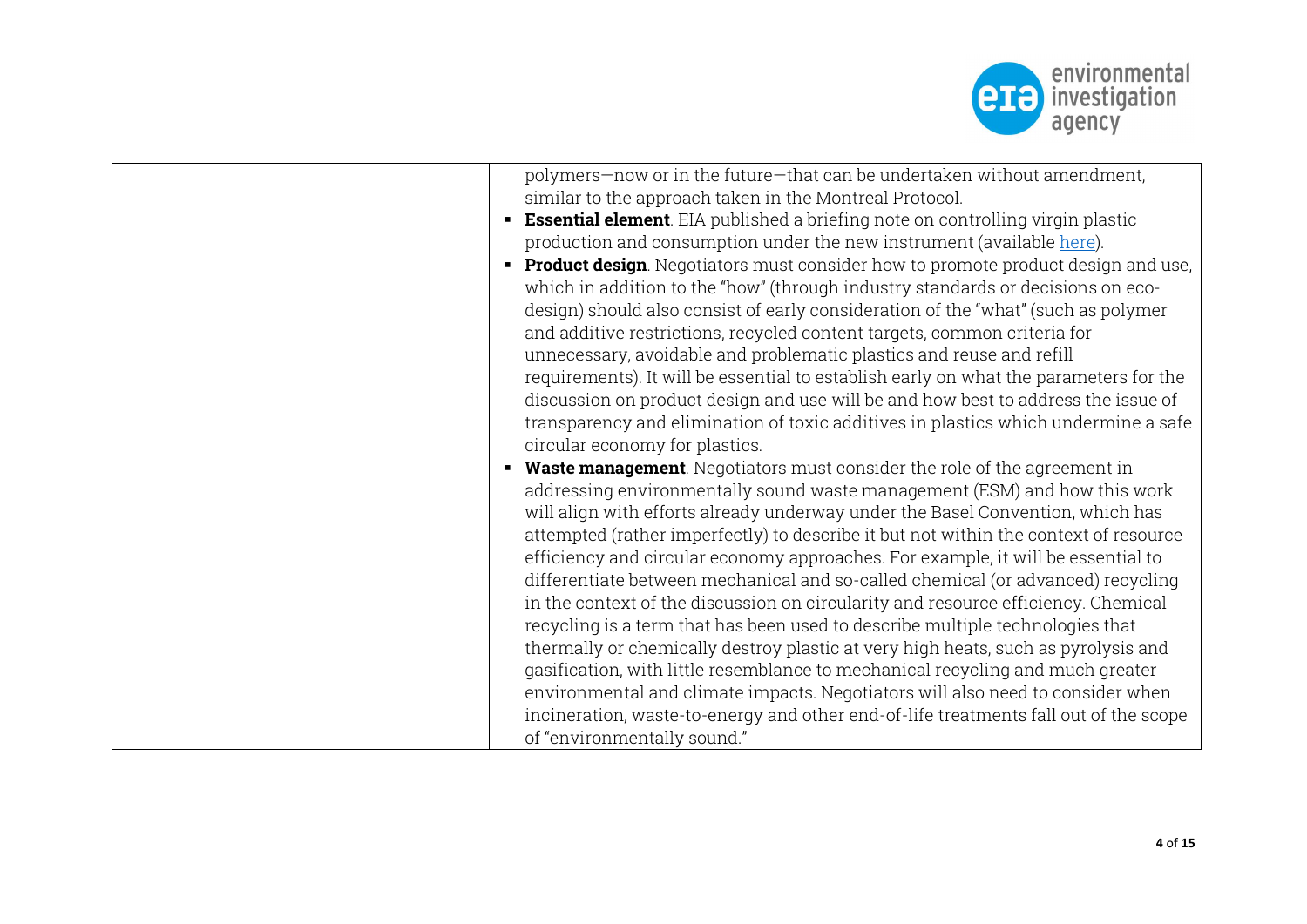

|                                                                                                                                                                         | • Human health. Within this discussion should be consideration of the impact of<br>plastics on human health, particularly as it pertains to a circular economy for<br>plastics.                                                                                                                                                                                                                                                                                                                                                                                                                                                                                                                                                                                                                                                                                                                                                                                                                                                                                                                                                                                                       |
|-------------------------------------------------------------------------------------------------------------------------------------------------------------------------|---------------------------------------------------------------------------------------------------------------------------------------------------------------------------------------------------------------------------------------------------------------------------------------------------------------------------------------------------------------------------------------------------------------------------------------------------------------------------------------------------------------------------------------------------------------------------------------------------------------------------------------------------------------------------------------------------------------------------------------------------------------------------------------------------------------------------------------------------------------------------------------------------------------------------------------------------------------------------------------------------------------------------------------------------------------------------------------------------------------------------------------------------------------------------------------|
| (c) To promote national and<br>international cooperative measures to<br>reduce plastic pollution in the marine<br>environment, including existing<br>plastic pollution; | • Global commons. Marine plastic pollution is transboundary and increasing at<br>alarming rates, posing an immediate threat to marine life and ecosystems and the<br>communities depending on them. Without undermining scope to address plastic<br>pollution in all environments, OP3(c) directs negotiators to develop a body of work<br>specific to reducing marine plastic pollution.<br><b>Existing plastic pollution</b> . Although impossible to reduce all existing plastic<br>pollution, negotiators will need to consider how to reduce and remediate existing<br>marine plastic pollution, for example in instances where it poses a risk to local<br>communities, biodiversity hotspots, fisheries, tourism and navigational safety.                                                                                                                                                                                                                                                                                                                                                                                                                                      |
| (d) To develop, implement and update<br>national action plans reflecting<br>country-driven approaches to<br>contribute to the objectives of the<br>instrument;          | • National action plans. At the heart of the global agreement will be country-level<br>plastic pollution reduction plans $-$ or national action plans $-$ setting out the<br>specific policies and measures taken or to be taken to comply with the settled<br>international obligations and other related commitments. The process for<br>developing national action plans can be broken down into three main phases: (i)<br>preparatory activities, such as data-gathering to establish inventories, sources and<br>pathways of plastic and plastic pollution; (ii) needs assessment and intervention<br>opportunities, particularly as it relates to promoting a circular economy and<br>preventing leakage; and (iii) policy development and implementation, for example<br>market restrictions, separate collection and recycling, infrastructure<br>improvements, measures promoting secondary markets and sustainable financing<br>mechanisms.<br>• Procedure. In this paragraph, negotiators are tasked with setting out the procedural<br>requirement to develop, implement and update nation action plans, not unlike the<br>procedural requirement in the Paris Agreement. |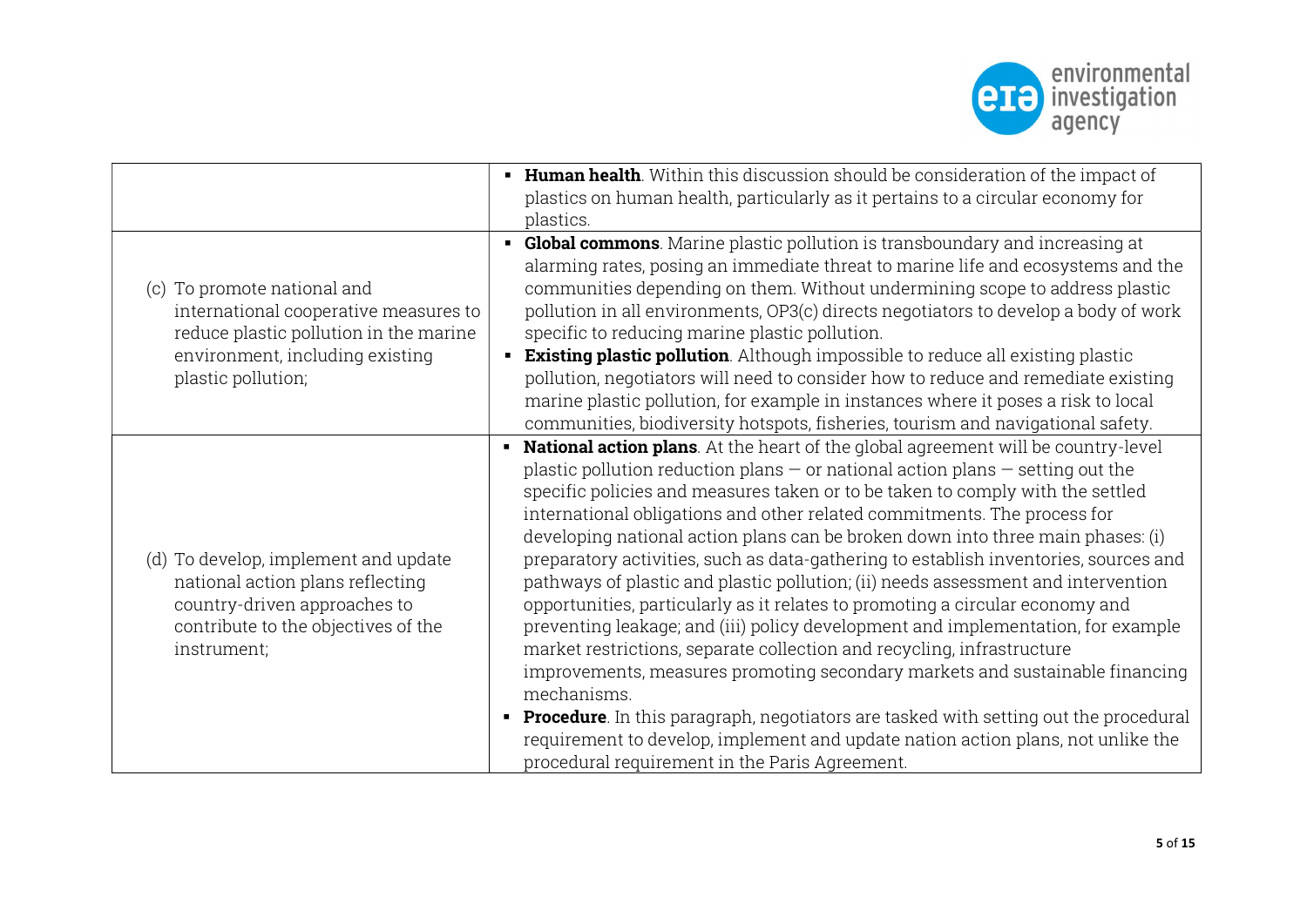

|                                                                                                                                                                                        | <b>Develop and update</b> . Initial national action plans should be submitted by a certain<br>date, and should be periodically reviewed and updated according to a set<br>timeframe, such as every three or five years.                                                                                                                                                                                                                                                                                                                                                                                                                                                                                                                                                                                                                                                                                                                  |
|----------------------------------------------------------------------------------------------------------------------------------------------------------------------------------------|------------------------------------------------------------------------------------------------------------------------------------------------------------------------------------------------------------------------------------------------------------------------------------------------------------------------------------------------------------------------------------------------------------------------------------------------------------------------------------------------------------------------------------------------------------------------------------------------------------------------------------------------------------------------------------------------------------------------------------------------------------------------------------------------------------------------------------------------------------------------------------------------------------------------------------------|
| (e) To promote national action plans to<br>work towards the prevention,<br>reduction and elimination of plastic<br>pollution and to support regional and<br>international cooperation; | • Substance. In this paragraph, negotiators are tasked with addressing the content of<br>the national action plans (towards prevention, reduction and elimination), which<br>should entail a combination of mandatory (e.g. minimum criteria) and voluntary<br>approaches (e.g. flexibility on policy approaches).<br>Regional and international cooperation. National efforts to reduce plastic pollution<br>$\blacksquare$<br>require regional cooperation as plastic products cross porous borders as well as<br>international cooperation on topics such as virgin plastic production and<br>consumption, product design and plastic waste exports.<br>Implementing and bilateral agencies. The role of implementing and bilateral<br>agencies and in assisting with national action plans and the development of<br>regional networks like those for ozone under the Montreal Protocol should be part<br>of the consideration here. |
| To specify national reporting, as<br>(f)<br>appropriate;                                                                                                                               | • Relationship to scope and objectives. National reporting must be designed to<br>match the scope and objectives of the agreement. For example, it is not possible to<br>promote "sustainable" production and consumption of plastics without statistical<br>data on "actual" production and consumption of plastics. Other categories of<br>statistical data will be needed as well, including on product design and use and<br>waste management.<br><b>Essential element</b> . EIA published a briefing note on reporting (available here).<br>• Harmonisation. National reporting will require harmonisation, including on<br>definitions formats, content and methodologies, to ensure comparability and<br>usefulness of data.<br><b>- Relationship to environmental monitoring</b> . Measuring progress towards<br>eliminating plastic pollution and promoting a circular economy for plastics will                                |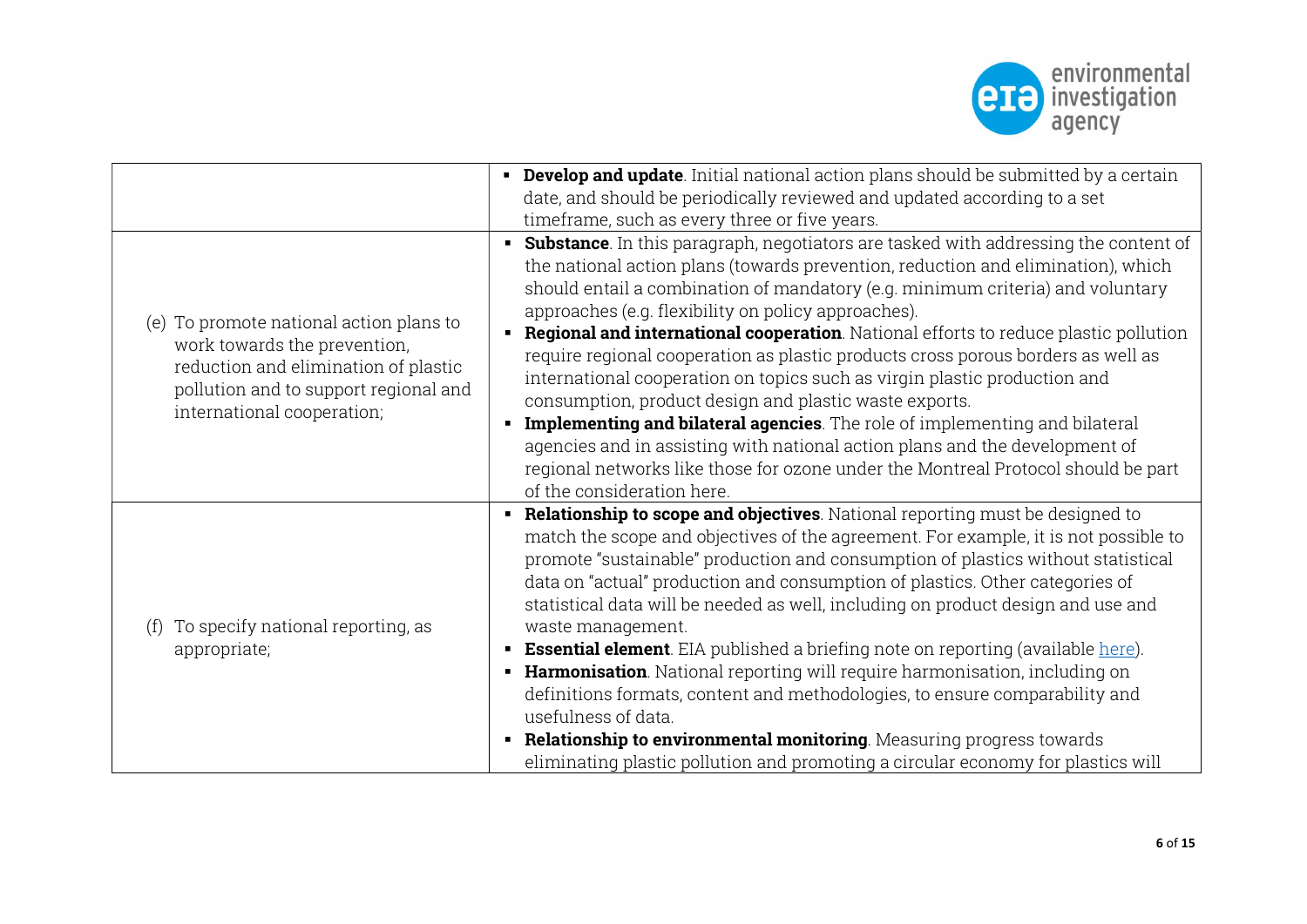

|                                                                                 | require a combination of national reporting (bottom-up) and environmental<br>monitoring (top-down).<br><b>Periodicity</b> . National reporting should be annual.<br>٠<br>Financial assistance, capacity-building and training. Developing well-functioning<br>٠<br>and reliable national reporting systems will require early investment and support<br>to institutionalise reporting into the industrial and bureaucratic landscape and<br>make it regular and systematic while ensuring its utility as a performance and<br>planning tool. In addition to financial assistance to developing countries and<br>countries with economics in transition, implementing and bilateral agencies<br>should be tasked with providing capacity-building and training on national<br>reporting and data-gathering.                                                                                |
|---------------------------------------------------------------------------------|-------------------------------------------------------------------------------------------------------------------------------------------------------------------------------------------------------------------------------------------------------------------------------------------------------------------------------------------------------------------------------------------------------------------------------------------------------------------------------------------------------------------------------------------------------------------------------------------------------------------------------------------------------------------------------------------------------------------------------------------------------------------------------------------------------------------------------------------------------------------------------------------|
| (g) To periodically assess the progress of<br>implementation of the instrument; | <b>Assessment of implementation</b> . Negotiators must develop provisions to assess<br>periodically the implementation of the existing measures in the instrument, both<br>at the country level and convention level. This is distinct from assessing<br>periodically whether the existing measures in the instrument are effective to<br>achieve the objectives of the instrument in OP3(h).<br><b>Country-level implementation</b> . This should include an assessment of the progress<br>$\blacksquare$<br>of implementation by countries. For example in OP3(d) on developing,<br>implementing and updating national action plans and OP(f) on national reporting,<br>which in turn relates to promoting compliance in $OP(p)$ .<br><b>Periodicity</b> . This assessment should be regular, such as annually based on national<br>$\blacksquare$<br>reporting from the previous year. |
| (h) To periodically assess the                                                  | Assessment of effectiveness. Negotiators must develop provisions to assess<br>$\blacksquare$<br>periodically whether the existing measures in the instrument are effective to                                                                                                                                                                                                                                                                                                                                                                                                                                                                                                                                                                                                                                                                                                             |
| effectiveness of the instrument in                                              | achieve the objectives of the instrument and determine whether additional                                                                                                                                                                                                                                                                                                                                                                                                                                                                                                                                                                                                                                                                                                                                                                                                                 |
| achieving its objectives;                                                       | measures are needed. This is distinct from assessing periodically the<br>implementation of the existing measures in the instrument in OP3(g).                                                                                                                                                                                                                                                                                                                                                                                                                                                                                                                                                                                                                                                                                                                                             |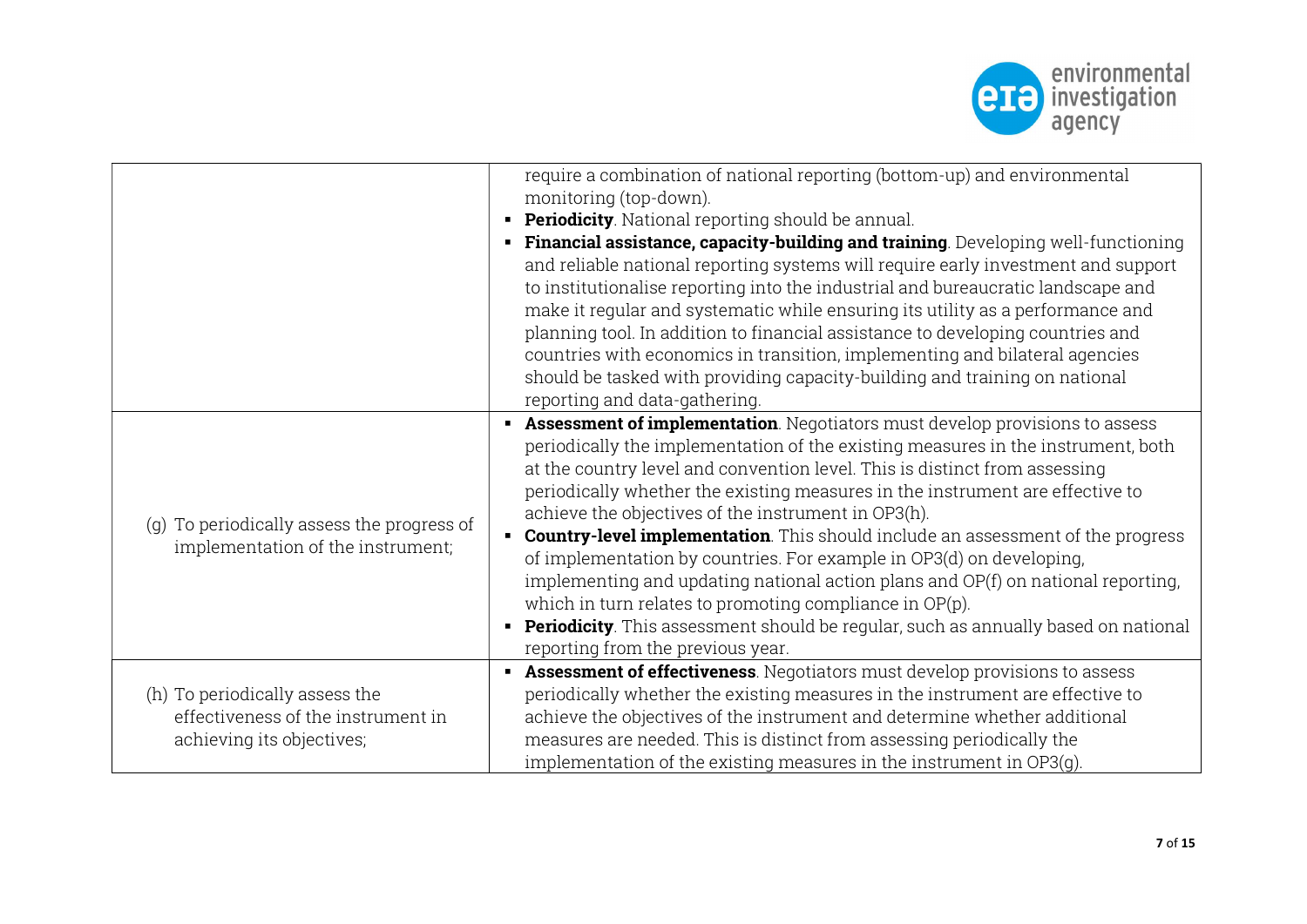

|                                         | <b>Environmental monitoring</b> . Negotiators will need to design a global monitoring            |
|-----------------------------------------|--------------------------------------------------------------------------------------------------|
|                                         | framework against which effectiveness of the instrument in achieving its                         |
|                                         | objectives can be determined. Depending on the final expression of the objectives                |
|                                         | of the instrument, this will likely require monitoring plastic pollution in the                  |
|                                         | biosphere (marine, freshwater, terrestrial and atmospheric) and in bioindicator                  |
|                                         | species as well as exposure risks and thresholds.                                                |
|                                         | <b>Essential element</b> . EIA published a briefing note on monitoring (available <u>here</u> ). |
|                                         | • Harmonisation. Environmental monitoring will require harmonisation, including                  |
|                                         | on definitions, formats, content and methodologies, to ensure comparability and                  |
|                                         | usefulness of data.                                                                              |
|                                         | <b>Relationship to national reporting</b> . Measuring progress towards eliminating plastic       |
|                                         | pollution and promoting a circular economy for plastics requires a combination of                |
|                                         | environmental monitoring (top-down) and national reporting (bottom-up).                          |
|                                         | <b>Periodicity</b> . This assessment should be regular, such as every three to five years.       |
|                                         | • Relationship to reporting and monitoring. Fact-finding is policymaking and good                |
|                                         | policymaking requires good fact-finding. The scientific and socio-economic                       |
|                                         | assessments will rely heavily on $-$ but not be limited to $-$ the national reporting            |
|                                         | and environmental monitoring, underscoring the importance of those activities.                   |
|                                         | International scientists have called for negotiators to establish a global framework             |
| To provide scientific and socio-<br>(i) | for reporting and monitoring that covers plastic production, plastic product                     |
| economic assessments related to         | manufacture, trade, consumption, waste management and retrieval, alongside                       |
| plastic pollution;                      | monitoring of plastic pollution including microplastics and plastics related toxic               |
|                                         | pollutants in all environments (marine, freshwater, terrestrial and atmospheric)                 |
|                                         | and in biota. <sup>3</sup>                                                                       |
|                                         | <b>Periodic and ad-hoc assessments</b> . In addition to periodic assessments, there will         |
|                                         | be the need for ad-hoc assessments. For example, the governing body may wish to                  |
|                                         | explore the alternatives to plastics in the agricultural sector and impacts on                   |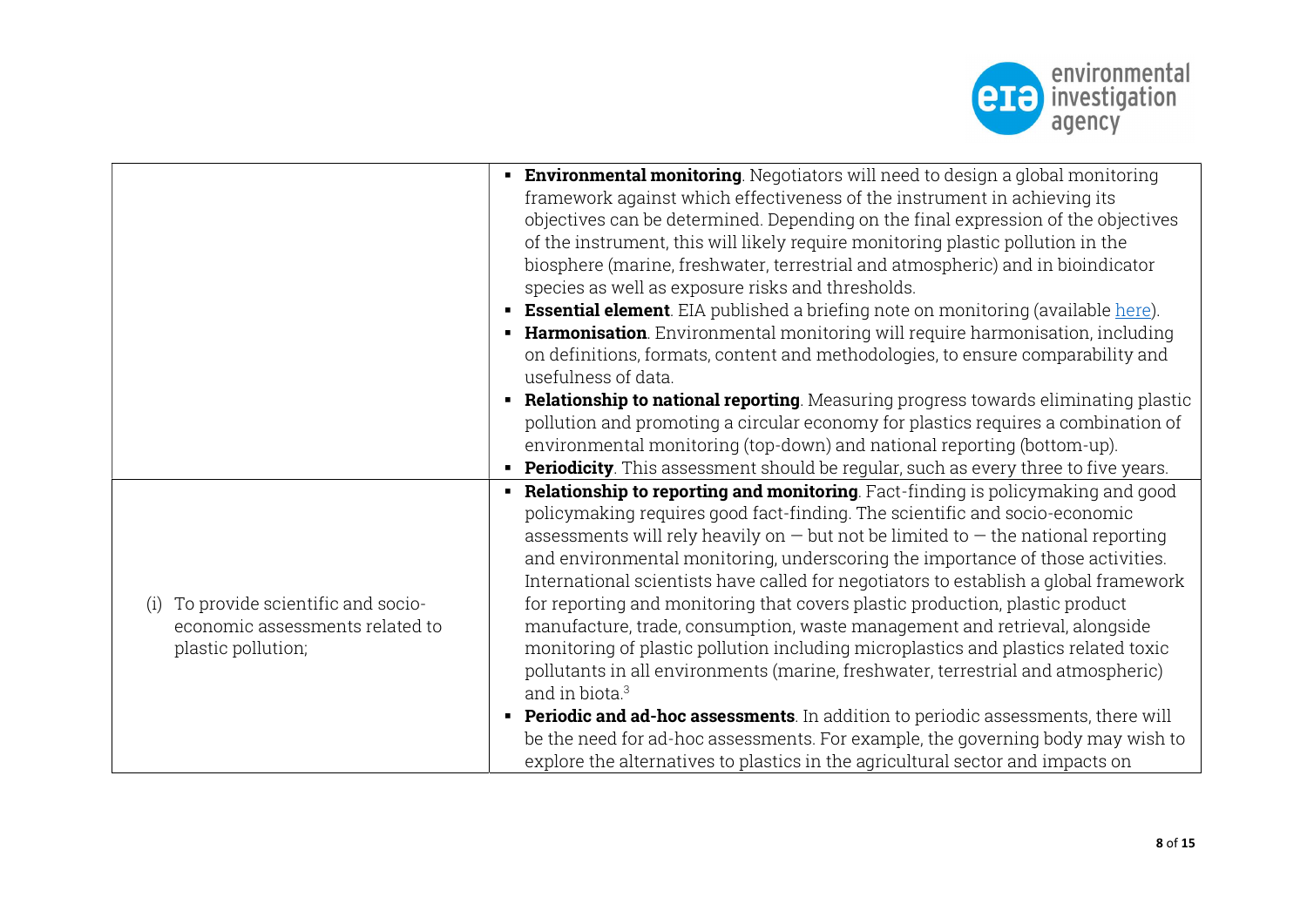

|                                                                                                                                                                                                                                                                | farmers and food production, which could be undertaken by a task force<br>constituted for that purpose comprising of relevant experts.<br>Dedicated scientific and socio-economic mechanism. Scientific and socio-<br>٠<br>economic assessments should be responsive to the needs of the governing body<br>and tailored towards achieving the objectives of the agreement. To this end,<br>negotiators should establish a dedicated scientific and socio-economic<br>assessment mechanism-a subsidiary body to the governing body--whose terms of<br>reference are adopted via decision, consideration of which is referenced in OP4(f).                                                                                                                                                                                                                                                                                                                                                                                                                                                                                                                                                                                                                                                                                                                                                                         |
|----------------------------------------------------------------------------------------------------------------------------------------------------------------------------------------------------------------------------------------------------------------|------------------------------------------------------------------------------------------------------------------------------------------------------------------------------------------------------------------------------------------------------------------------------------------------------------------------------------------------------------------------------------------------------------------------------------------------------------------------------------------------------------------------------------------------------------------------------------------------------------------------------------------------------------------------------------------------------------------------------------------------------------------------------------------------------------------------------------------------------------------------------------------------------------------------------------------------------------------------------------------------------------------------------------------------------------------------------------------------------------------------------------------------------------------------------------------------------------------------------------------------------------------------------------------------------------------------------------------------------------------------------------------------------------------|
| To increase knowledge through<br>(i)<br>awareness-raising, education and<br>information exchange;                                                                                                                                                              | • No comment                                                                                                                                                                                                                                                                                                                                                                                                                                                                                                                                                                                                                                                                                                                                                                                                                                                                                                                                                                                                                                                                                                                                                                                                                                                                                                                                                                                                     |
| (k) To promote cooperation and<br>coordination with relevant regional<br>and international conventions,<br>instruments and organisations, while<br>recognising their respective<br>mandates, avoiding duplication, and<br>promoting complementarity of action; | Purpose. There are several instruments, both binding and voluntary, as well as<br>regional and global, that cover various elements related to addressing plastic<br>pollution. While the current regulatory framework is fragmented, negotiators will<br>need to agree on the most appropriate method by which to promote cooperation<br>and coordination and avoid duplication. For example, it could take the form of a<br>dedicated workstream overseen by the secretariat or the establishment of joint<br>working groups between various conventions.<br><b>Beware of assumptions</b> . Negotiators should not make assumptions about the<br>willingness of another convention to act or its ability to act comprehensively to<br>address an issue, which would continue the fragmentation and gaps at the<br>international level. For example, the International Maritime Organization (IMO)<br>addresses pollution from ships, including fishing vessels, but several years<br>following adoption of its Action Plan to Address Marine Plastic Litter from Ships it<br>has become evident that very few of the measures needed to address lost fishing<br>gear are forthcoming at IMO. Similar caution is needed with the Food and<br>Agricultural Organisation (FAO) on fishing gear and agricultural plastics, the Basel<br>Convention on plastic waste, Stockholm Convention on polymers and additives |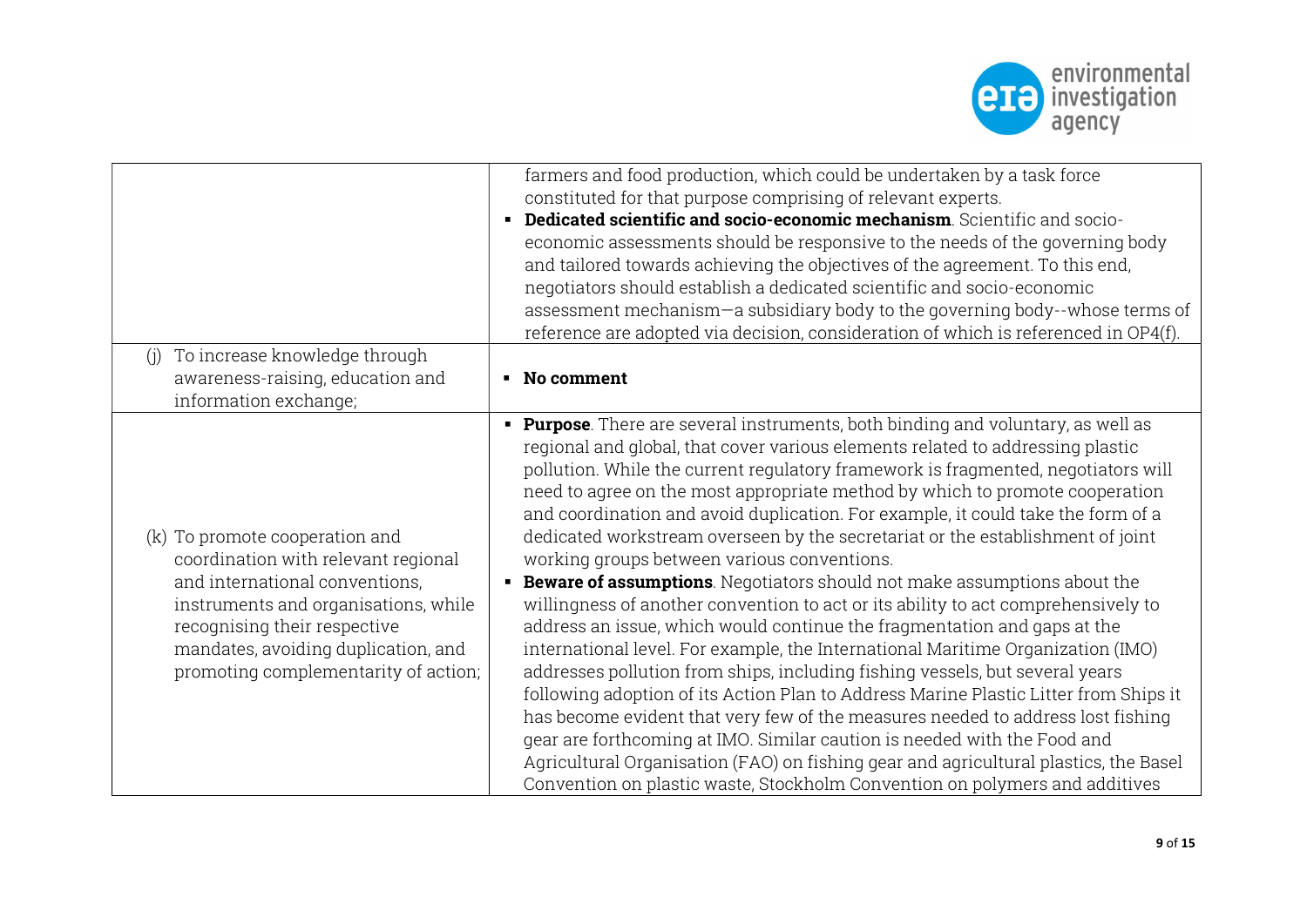

|                                                                                                                                                                          | that are also persistent organic pollutants and the United Nations Framework<br>Convention on Climate Change (UNFCCC) on the climate impact of plastics, among<br>others.<br><b>Essential element.</b> EIA published a briefing note on the role of the new instrument<br>in addressing fishing gear, touching upon issues of cooperation and coordination<br>with other conventions, instruments and organisations (available here).                                                                                                                                                                                                                                                                                                                                                                                                                                                                                                                                                                                                                                                                                                                                                                                                                                                                                                                          |
|--------------------------------------------------------------------------------------------------------------------------------------------------------------------------|----------------------------------------------------------------------------------------------------------------------------------------------------------------------------------------------------------------------------------------------------------------------------------------------------------------------------------------------------------------------------------------------------------------------------------------------------------------------------------------------------------------------------------------------------------------------------------------------------------------------------------------------------------------------------------------------------------------------------------------------------------------------------------------------------------------------------------------------------------------------------------------------------------------------------------------------------------------------------------------------------------------------------------------------------------------------------------------------------------------------------------------------------------------------------------------------------------------------------------------------------------------------------------------------------------------------------------------------------------------|
| To encourage action by all<br>(1)<br>stakeholders, including the private<br>sector, and to promote cooperation at<br>the global, regional, national and local<br>levels; | • No comment                                                                                                                                                                                                                                                                                                                                                                                                                                                                                                                                                                                                                                                                                                                                                                                                                                                                                                                                                                                                                                                                                                                                                                                                                                                                                                                                                   |
| (m) To initiate a multi-stakeholder action<br>agenda;                                                                                                                    | <b>Complementarity</b> . There have been multiple multi-stakeholder efforts on plastic<br>pollution in the past. This includes the Global Partnership on Marine Litter (a<br>multistakeholder partnership) and the multi-stakeholder platform established<br>under Resolution 4/7, which was intended "to take immediate action towards the<br>long-term elimination, through a life-cycle approach, of discharges of litter and<br>microplastics into the oceans." The challenge with multistakeholder initiatives is<br>that, for all the energy and effort that goes into them, few to no concrete<br>commitments and obligations come out of them. Here, the primary challenge will<br>be how to ensure the multi-stakeholder action agenda is not a waste of time that<br>detracts from concrete commitments and obligations under the new instrument.<br>To this end, we propose a priority for this workstream should be to agree objectives,<br>modes of participation and resourcing to be effective in supporting the objectives<br>of the instrument. One area where the stakeholders including the private sector<br>can focus is on solving some of the more challenging problems related to plastic<br>pollution stemming from product design (e.g. mixed polymers, chemical additives)<br>and lack of transparency (e.g. material composition). |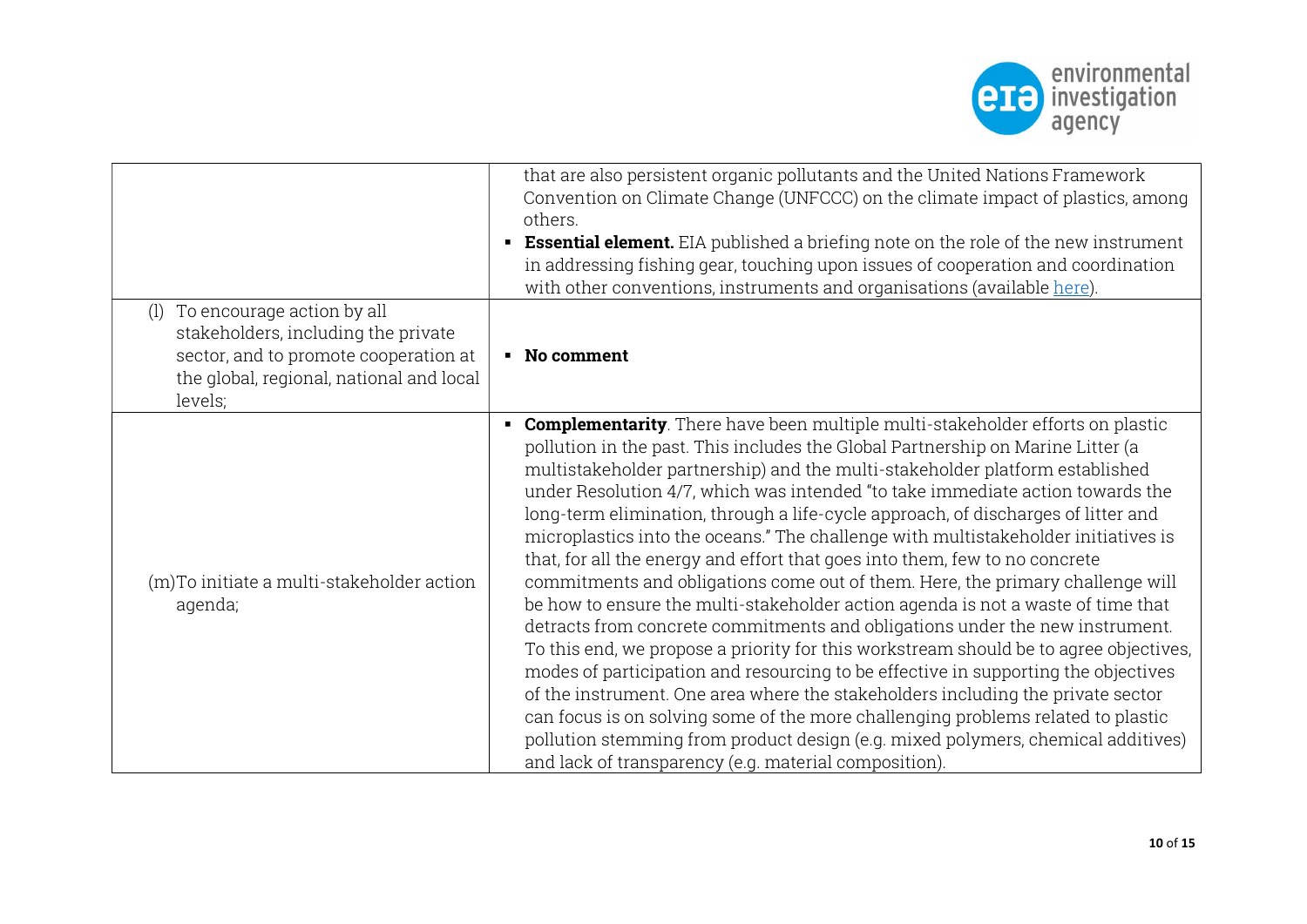

| (n) To specify arrangements for<br>capacity-building and technical<br>assistance, technology transfer on<br>mutually agreed terms, and financial<br>assistance, recognising that the<br>effective implementation of some<br>legal obligations under the<br>instrument is dependent on the<br>availability of capacity building and<br>technical and adequate financial<br>assistance; | • Capacity-building and technical assistance. Implementing and bilateral agencies<br>will be key providers of capacity-building and technical assistance.<br><b>Financial resources</b> . Negotiators must specify the arrangements for providing<br>financial assistance from donor countries to recipient countries, which can be<br>categorised into: (i) enabling activities, such as for institutional strengthening,<br>capacity-building and training, reporting and monitoring, and policy development<br>and implementation; (ii) incremental costs of compliance; and (iii) other forms of<br>financial assistance.<br>Financial mechanism. Negotiators must specify the arrangements for delivering<br>financial assistance from donor countries to recipient countries. The strongest<br>financial mechanism available is a dedicated multilateral fund such as the one<br>established under the Montreal Protocol, which requires specific consideration by<br>negotiators in OP4(b).<br><b>Essential element</b> . EIA has published a briefing note on the financial aspects,<br>including the financial assistance to be provided and the financial mechanism for<br>delivering it (available here). |
|---------------------------------------------------------------------------------------------------------------------------------------------------------------------------------------------------------------------------------------------------------------------------------------------------------------------------------------------------------------------------------------|----------------------------------------------------------------------------------------------------------------------------------------------------------------------------------------------------------------------------------------------------------------------------------------------------------------------------------------------------------------------------------------------------------------------------------------------------------------------------------------------------------------------------------------------------------------------------------------------------------------------------------------------------------------------------------------------------------------------------------------------------------------------------------------------------------------------------------------------------------------------------------------------------------------------------------------------------------------------------------------------------------------------------------------------------------------------------------------------------------------------------------------------------------------------------------------------------------------------|
| (o) To promote research and<br>development of sustainable,<br>affordable, innovative and cost-<br>efficient approaches;                                                                                                                                                                                                                                                               | <b>Sustainable solutions</b> . In the rush to solve plastic pollution, there have been many<br>attempts to promote solutions ranging from transitioning to plastic alternatives<br>such as biodegradable, bio-based and compostable plastics, as well as innovations<br>on waste treatment and remediation, such as ocean and river clean-ups. An<br>important consideration for the negotiators will be sift through the myriad of<br>proposed solutions and regrettable substitutions connected to plastic pollution and<br>promote research and innovation in genuinely sustainable solutions that get at the<br>root causes of the problem. This could also include promotion of traditional<br>knowledge and systems approaches in areas where they have proven historically<br>effective, and investment in the scaling of reuse and refill system infrastructure to<br>support the reduction of single-use plastic packaging.                                                                                                                                                                                                                                                                                 |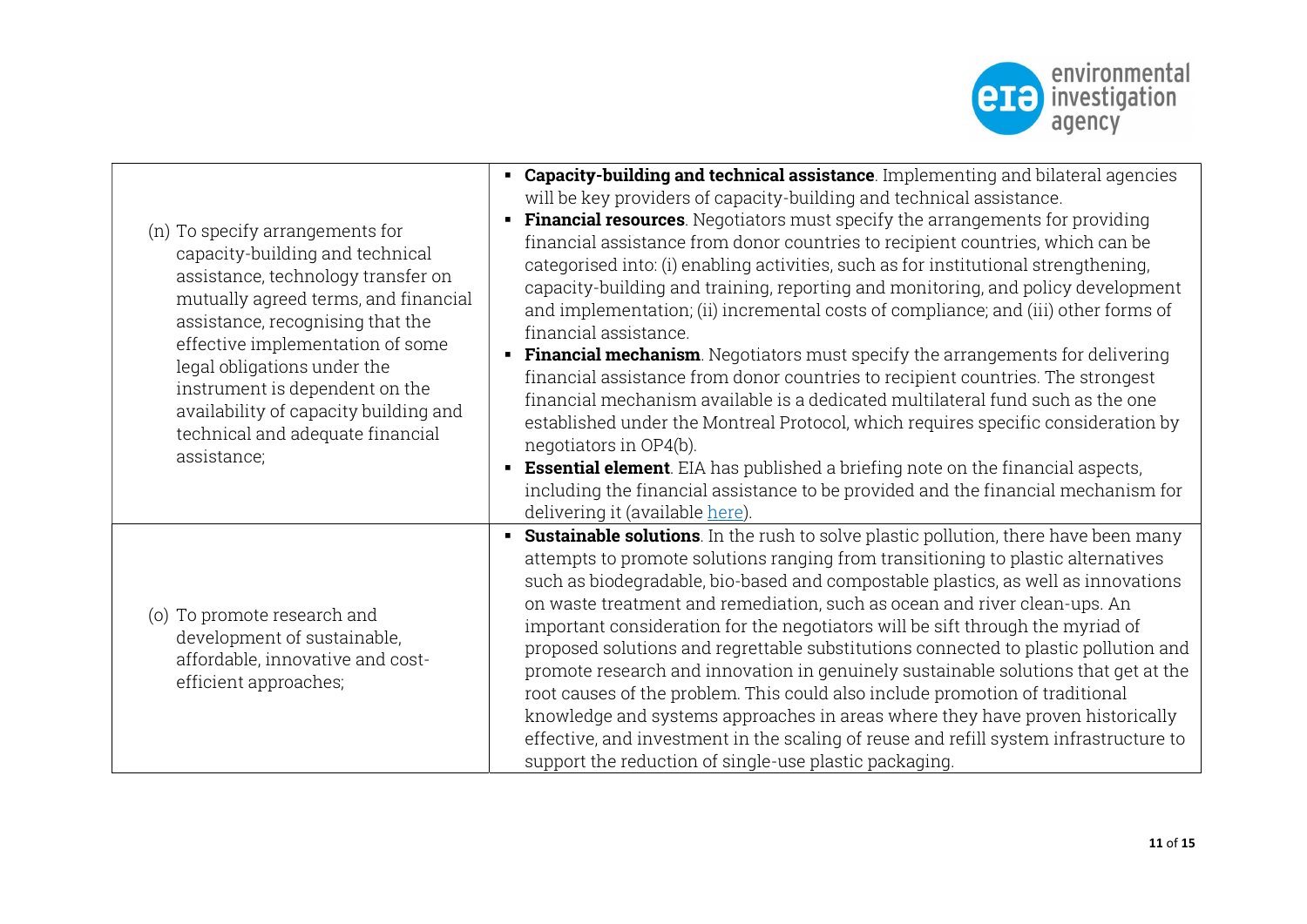

| (p) To address compliance; | <b>• Implementation and compliance committee</b> . Negotiators would be well-served in |
|----------------------------|----------------------------------------------------------------------------------------|
|                            | looking to the non-compliance procedures of other MEAs, such as the Montreal           |
|                            | Protocol and Minamata Convention, which outline processes for raising issues of        |
|                            | non-compliance with the secretariat and setting terms and timeframes.                  |

| <b>Operative Paragraph 4</b>                                                                                                               |                                                                                                                                                                                                                                                                                                                                                                                                                                                                                                                                                                                                                                                                                                                                                                                                                                        |
|--------------------------------------------------------------------------------------------------------------------------------------------|----------------------------------------------------------------------------------------------------------------------------------------------------------------------------------------------------------------------------------------------------------------------------------------------------------------------------------------------------------------------------------------------------------------------------------------------------------------------------------------------------------------------------------------------------------------------------------------------------------------------------------------------------------------------------------------------------------------------------------------------------------------------------------------------------------------------------------------|
| 4. Also decides that the intergovernmental<br>negotiating committee, in its<br>deliberations on the instrument, consider<br>the following: | No comment                                                                                                                                                                                                                                                                                                                                                                                                                                                                                                                                                                                                                                                                                                                                                                                                                             |
| (a) Obligations, measures and voluntary<br>approaches in supporting the<br>achievements of the objectives of the<br>instrument;            | Intentionally vague language. Due to differences of opinion on the inclusion of<br>explicit references to the role of targets, standards and quidelines in supporting the<br>achievement of the objectives, this subparagraph was introduced to provide a<br>placeholder for their consideration at the INC.<br>• Role of targets. Negotiators should consider the potential role for global targets for<br>plastic pollution, such as for reductions in virgin plastic production, rates of<br>collection and recycling, concentrations of microplastics in the marine<br>environment and an end date for plastic pollution, in a similar vein to the 1.5°C<br>target under the Paris Agreement or climate-neutrality by 2050. Negotiators should<br>also consider the potential role for national targets, either internationally or |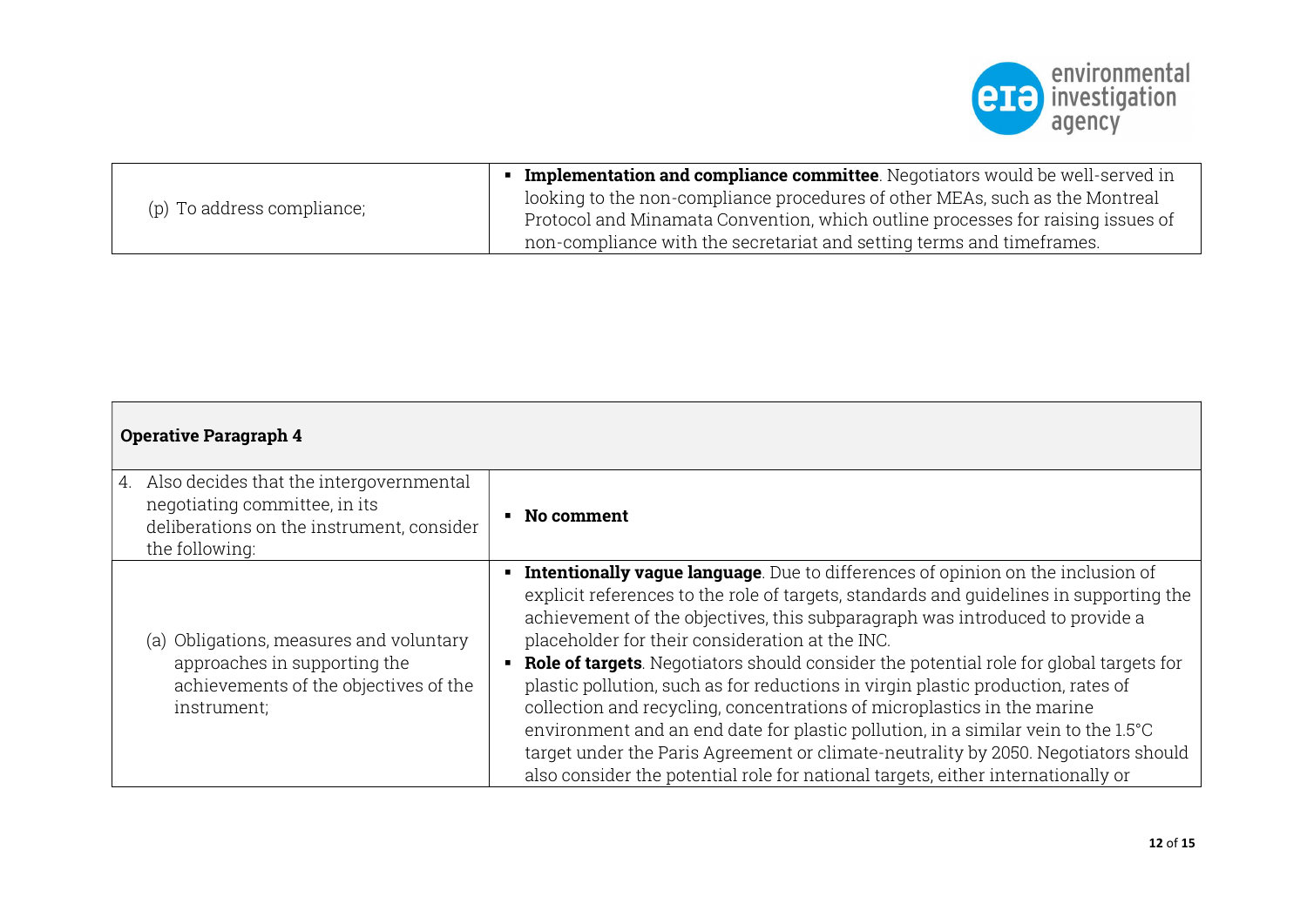

|                                                                                                                                                                          | nationally determined, for reductions in virgin plastic consumption or rates of<br>reuse, collection and recycling, for example.<br>Role of standards. Not all measures under the agreement will be binding and some<br>٠<br>can be achieved through voluntary initiatives, such as industry standards for<br>product design. Negotiators should consider, based on an objective evaluation of<br>the success of current voluntary and industry-led approaches, how product design<br>can best be addressed and the role of standards within it.                                                                                                                     |
|--------------------------------------------------------------------------------------------------------------------------------------------------------------------------|----------------------------------------------------------------------------------------------------------------------------------------------------------------------------------------------------------------------------------------------------------------------------------------------------------------------------------------------------------------------------------------------------------------------------------------------------------------------------------------------------------------------------------------------------------------------------------------------------------------------------------------------------------------------|
| (b) The need for a financial mechanism<br>to support the implementation of the<br>instrument, including the option of a<br>dedicated multilateral fund;                  | See OP3 $(n)$                                                                                                                                                                                                                                                                                                                                                                                                                                                                                                                                                                                                                                                        |
| (c) Flexibility that some provisions could<br>allow countries discretion in<br>implementation of their<br>commitments taking into account the<br>national circumstances; | • No comment                                                                                                                                                                                                                                                                                                                                                                                                                                                                                                                                                                                                                                                         |
| (d) The best available science, traditional<br>knowledge, knowledge of indigenous<br>peoples and local knowledge systems;                                                | Other types of knowledge. Scientific and other knowledge systems, like traditional<br>knowledge, knowledge and innovation of Indigenous Peoples and local<br>communities should enlighten negotiations and be reflected as part of the<br>solutions to end plastic pollution. In order to achieve that, adequate means and<br>safeguards should be enabled together with right holders.<br>• Meaningful participation. States and the INC secretariat should ensure meaningful<br>and equitable involvement from Indigenous Peoples at all stages of the<br>negotiations and implementation process, according to the UNDRIP and other<br>international obligations. |
| (e) Lessons learned and best practices,<br>including those from informal and<br>cooperative settings;                                                                    | Waste pickers. Waste pickers are a critical part of the informal waste collection<br>sector and a valuable source of information about practices and challenges related<br>to waste collection, sorting and management. Listening to the experience of waste                                                                                                                                                                                                                                                                                                                                                                                                         |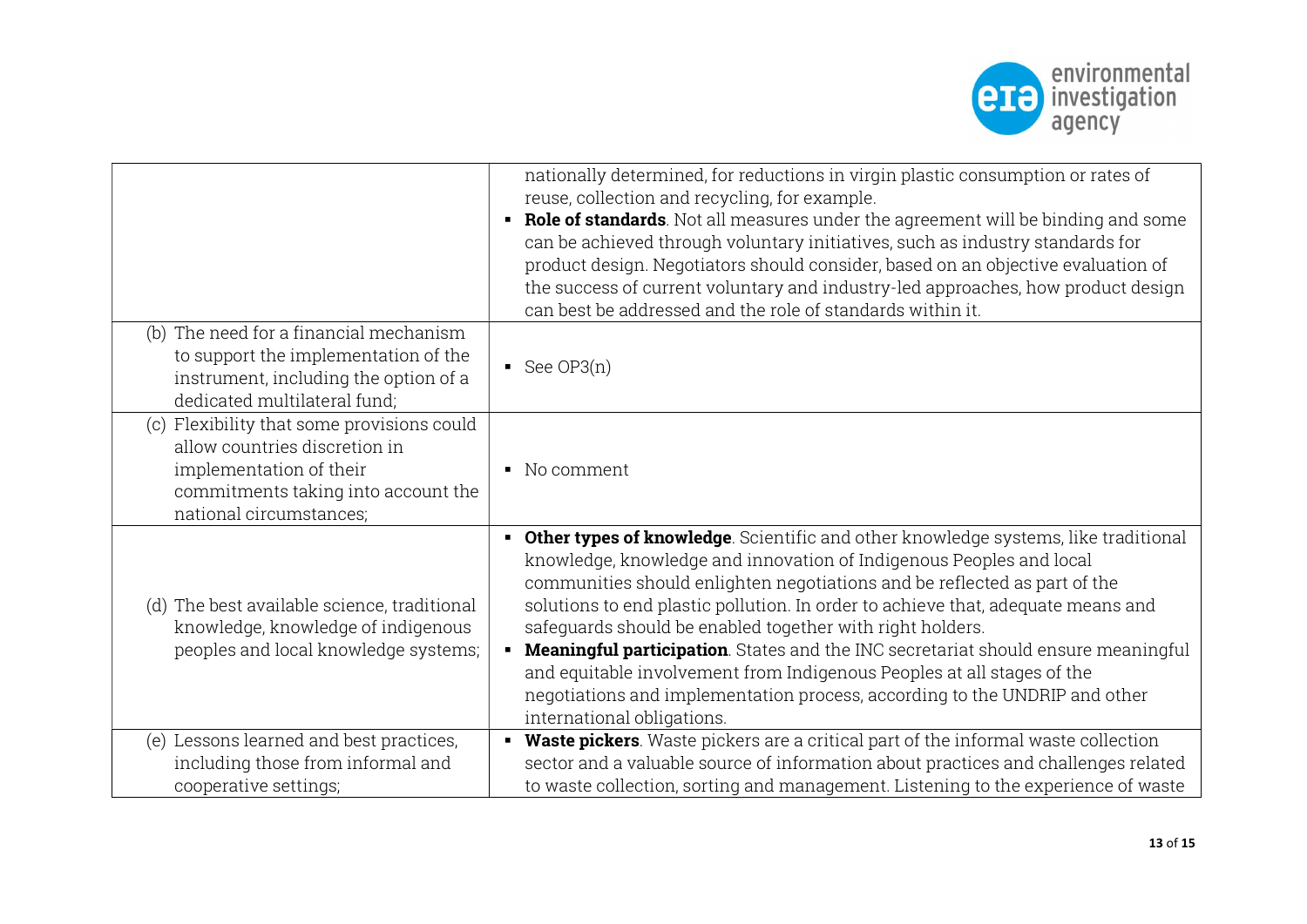

|                                                                                                                                                                     | pickers and supporting participation and access to enable this group to share<br>knowledge of the plastics value chain and provide expertise on problematic<br>solutions will be essential for developing effective approaches, as well as enabling<br>workers to have visibility, protection and the opportunity to be part of solutions. <sup>4</sup>                                                                                                                                                                                                                                                                                                                                                                                                                                                                                                                                                            |
|---------------------------------------------------------------------------------------------------------------------------------------------------------------------|--------------------------------------------------------------------------------------------------------------------------------------------------------------------------------------------------------------------------------------------------------------------------------------------------------------------------------------------------------------------------------------------------------------------------------------------------------------------------------------------------------------------------------------------------------------------------------------------------------------------------------------------------------------------------------------------------------------------------------------------------------------------------------------------------------------------------------------------------------------------------------------------------------------------|
| The possibility of a mechanism to<br>(f)<br>provide policy relevant scientific and<br>socio-economic information and<br>assessment related to plastic<br>pollution; | See $OP3(i)$                                                                                                                                                                                                                                                                                                                                                                                                                                                                                                                                                                                                                                                                                                                                                                                                                                                                                                       |
| (g) Efficient organisation and                                                                                                                                      |                                                                                                                                                                                                                                                                                                                                                                                                                                                                                                                                                                                                                                                                                                                                                                                                                                                                                                                    |
| streamlined secretariat                                                                                                                                             | No comment<br>$\blacksquare$                                                                                                                                                                                                                                                                                                                                                                                                                                                                                                                                                                                                                                                                                                                                                                                                                                                                                       |
| arrangements;                                                                                                                                                       |                                                                                                                                                                                                                                                                                                                                                                                                                                                                                                                                                                                                                                                                                                                                                                                                                                                                                                                    |
| (h) Consider any other aspects that the<br>intergovernmental negotiating<br>committee may consider relevant;                                                        | <b>Open mandate</b> Resolution 5/14 contains an open mandate to negotiators,<br>underscored by this paragraph that explicitly provides for the INC to consider other<br>aspects it may consider relevant.<br><b>Other aspects for consideration</b> . Other aspects that merit consideration, either<br>٠<br>because referenced in the preambular paragraphs or can be considered an<br>outgrowth therefore, include: (i) specific work programmes to address the different<br>categories of microplastics, including tyre dust, textiles, pellets, paint, fertilisers<br>and intentionally added microplastics; (ii) the relationship between plastics and<br>human health and well-being; and (ii) the role of safety and sustainability criteria<br>for chemicals in plastic products, in particular on the use additives, monomers,<br>catalysts, polymerisation aids and internationally added microplastics. |